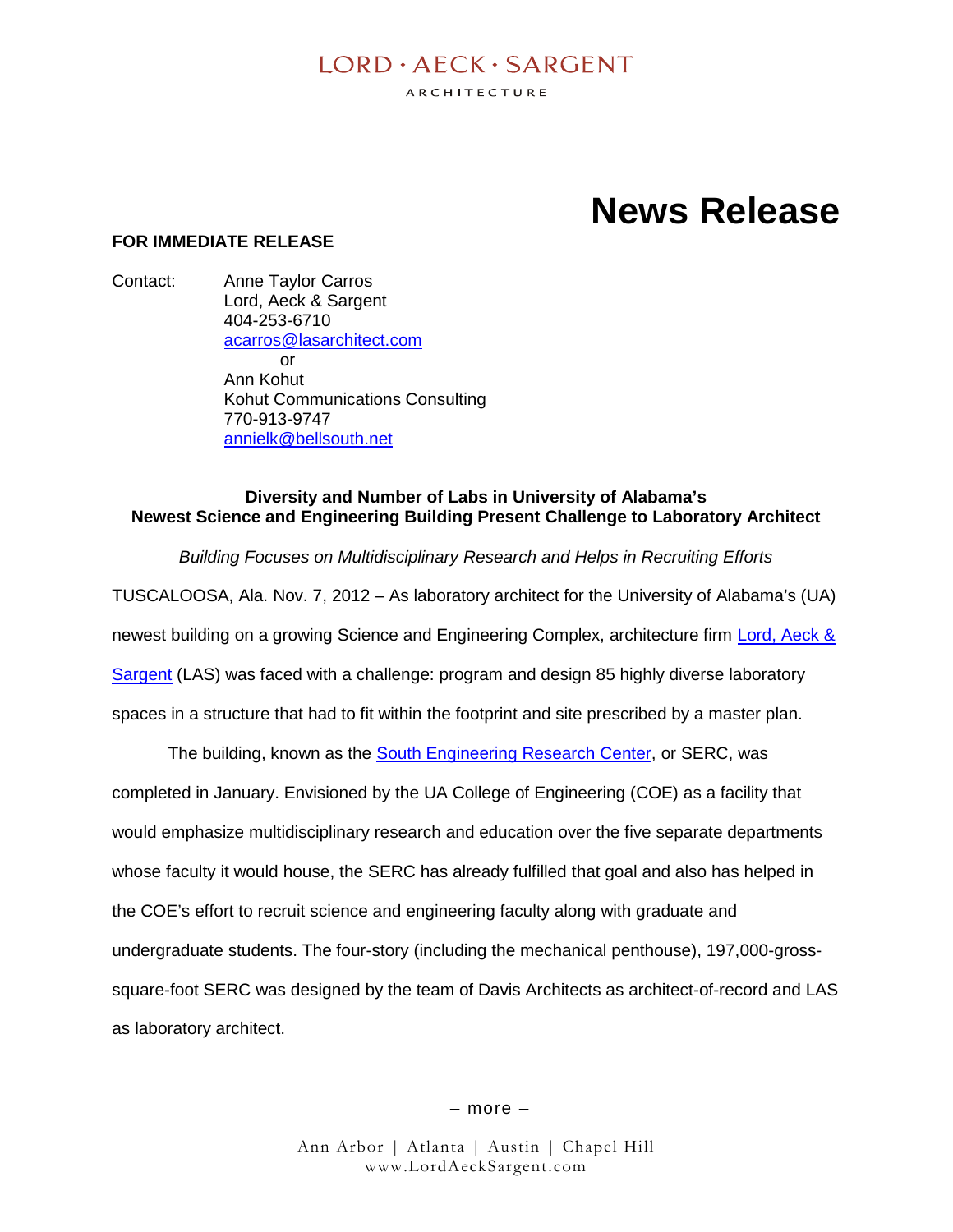#### **Lord, Aeck & Sargent / University of Alabama South Engineering Research Center Page 2**

Although the SERC houses some of the COE's department faculty from aerospace engineering and mechanics; chemical and biological engineering; civil, construction and environmental engineering; electrical and computer engineering; and mechanical engineering, associate dean for research John Wiest emphasized, "We didn't want areas devoted to single disciplines; we wanted a building that focused on multidisciplinary research and education, and this approach is working amazingly well.

"Rather than having individual labs for individual faculty members, we have teams of faculty and students from multiple disciplines working together. So for example, mechanical engineers sit next to and work with civil engineers. We get a lot of synergy that way," Wiest said.

#### **Programming no easy task**

The programming and design challenge for LAS, according to laboratory planner Patrick McIntyre, was in the complexity, adjacency and diversity of the 85 testing and research spaces, all of which had to co-exist with traditional research, classroom, office and meeting spaces.

"We addressed the issue by creating zones," McIntyre said. "For example, one of the major functions taking place in the building is vehicle, engine and combustion research and testing. Because of hazardous chemical issues and extreme noise associated with the work, we isolated all of these functions into what we refer to as the 'combustion wing.' "

LAS located another area – the high-bay zone – in the SERC's central core, which joins the structure's combustion and other wing. This zone consists of three 30-foot-tall high-bay laboratories: the 3,175-square-foot large-scale structures lab; the 3,400-square-foot electromechanical systems lab; and the 2,450-square-foot materials testing lab.

"Because one of our important design concepts was to put 'science on display,' we wrapped several undergraduate research and teaching labs around the high-bay labs and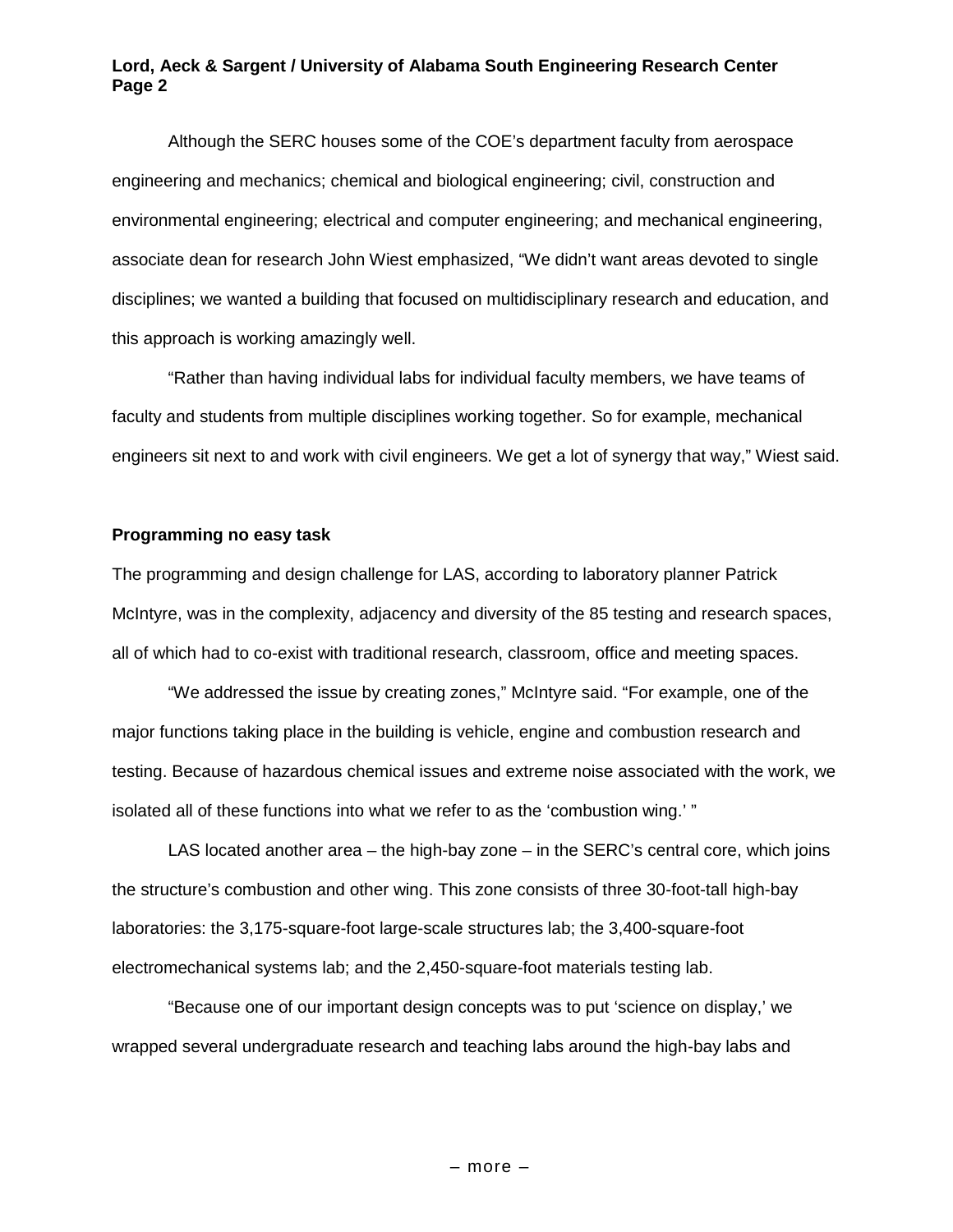#### **Lord, Aeck & Sargent / University of Alabama South Engineering Research Center Page 3**

equipped them with large glass windows to allow the students to view engineering on display and learn from the research going on in the high bays," McIntyre said.

"The large-scale structures lab is one of the things I like best about the SERC, but it created some novel design challenges," said UA's Wiest, who served as the interface between the design team and the building users.

Wiest's reference, according to McIntyre, was to the design of a separate support structure, or "strong floor" for the lab, which has heavy equipment mounted to it and has to withstand strong vibrations and attached loads.

"A strong floor has to be stiff, perfectly level and smooth and provide a strong, stable platform for its heavy equipment load and for performing research such as seismic testing and structural wall assembly," McIntyre said. "So the strong floor is elevated on massive concrete wall systems to support the floor."

Wiest also commented on the engine combustion lab. "We wanted something like Ford Motor's research lab, but it was difficult to describe to the designers, so the LAS design team flew up to Detroit to look at the lab. While ours isn't as large as Ford's, it's remarkably similar and another of the areas I like best in the building."

#### **"A transformational change"**

The SERC, whose total project cost of approximately \$70 million was funded by a combination of UA funds and federal grants, "is part of a substantial upgrade of our facilities," Wiest said. "We had been working in 50- to 100-year-old buildings and labs of the same vintage, so this has been a transformational change for the whole College of Engineering."

Furthermore, Wiest said that the SERC and the entire Complex have been "a tremendous boon" to faculty and student recruitment efforts. "Since work got underway about